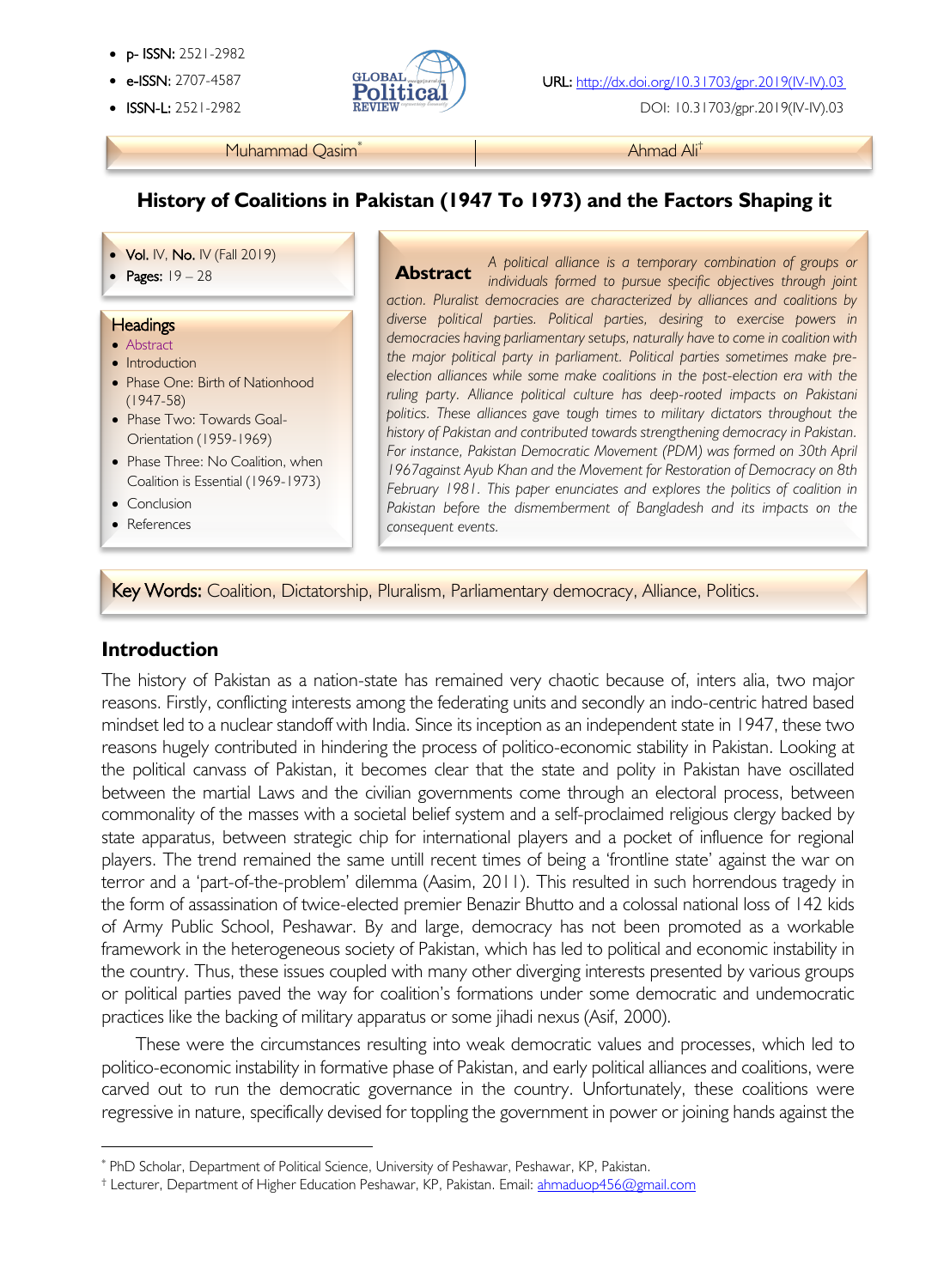strong opponents (Christine, 2014). Either way, the coalitions were based on a personal vendetta and more focused on parochial interests of political parties or institutions rather than national progress.

The instrument of declaration of India's freedom and establishment of a separate state on August 14 1947, resulted in one of the largest flux of refugees on a communal basis within the sub-continent wherein the same people lived jointly for several hundred years. Millions of people migrated in search of a better life and state patronage and protection. Approximately Sixty million of the ninety-five million Muslims on the Indian subcontinent became citizens of Pakistan at the time of its creation. Whereas, thirty-five million Muslims remained there in India, making it the largest Muslim minority in a non-Muslim state.

It is argued that the creation of Pakistan was itself democratic in nature i.e. mass participation and movement took place, as a result, Pakistan came into being. According to Yusuf (1999), "For the first time the common man became a participant by playing a part in a struggle in which he felt his own future was involved". The structure of Muslim League could not get transformed from a freedom movement to a political party having roots in the masses and at the same time, there was no centralized stable administrative machinery, which could respond to the compelling need of the time. Like Muslim League, Bhutto's PPP was also trusted with the same sacred cause to deliver more for the popular democracy but unable to get enough time of rule to establish itself properly (Charles, 1977).

The newly established state was in search of finding out a national identity by accommodating the most diverse and heterogeneous society in terms of language, culture and population size. This diversity is also taken as one of the major causes behind the strong regional distrust, which also led to failures in framing of constitution in the first decade of its inception. Similarly, from the start, Pakistan has faced enormous difficulty for allocation of resources amongst its federating units. This had given rise to the great disparity between the two wings of Pakistan, which resulted in debacle of Dhaka i.e. the creation of Bangladesh in 1971. (Christian, 2009). Suffered by the dilemma of being a security state, Pakistan has always struggled for realizing the most cherished goal of a better social life for its citizens and the outer hostile environment of security issues.

The beauty of federation always lies in its diversity of federating units' rather singular uniformity. This serves as a cementing bond rather a disintegrating force in discourse of national interests. The diverse provincial arenas remained the core centers of political activities and thus the diversity and heterogeneity of cultures, languages and history of various nationalities living in Pakistan become a demerit over the night. No one could work to integrate these factors, the politicians were having no support at the grass-root level. The political forces having found no tenable solution looked toward civil services who also could not respond as per expectation and wishes of the downtrodden as the bureaucracy was also trained only for a specific function of maintaining law and order in line with the colonial administrative style. The problem of millions of refugees, inadequate resources and capacities, settling the commercial groups and trying to collect some share of revenue from agricultural sector, this had spurred into serious dissent within ranks of Muslim League as the landed gentry of Muslim League was holding political power. (Dhorab,2000). With the creation of Pakistan, several political parties died at once which had maintained power in coalition with the Congress like the Unionist Party in Punjab and the Khudai Khidmatgar in the then North West Frontier Province can be quoted as an instance. In contrast, marginal groups like Mohajirs (Indian immigrants) gained much political influence in various key areas of the newly established country like Karachi and the urban centers of Punjab.

The creation of Bangladesh in 1971 has pushed the manifestation of Pakistan's dilemma of national identity into a broken and fragmented nation. Thus, the political developments in Pakistan continued with provincial jealousies (between the two wings of which eastern majority always remained at the receiving end) and there were growing hatred and anger against Punjab's domination in smaller provinces e.g. NWFP, Sindh and Baluchistan. Soon after its creation, Pakistan was exposed to a fierce ideological debate on the nature and type of model of government to be introduced, whether it should be a secular model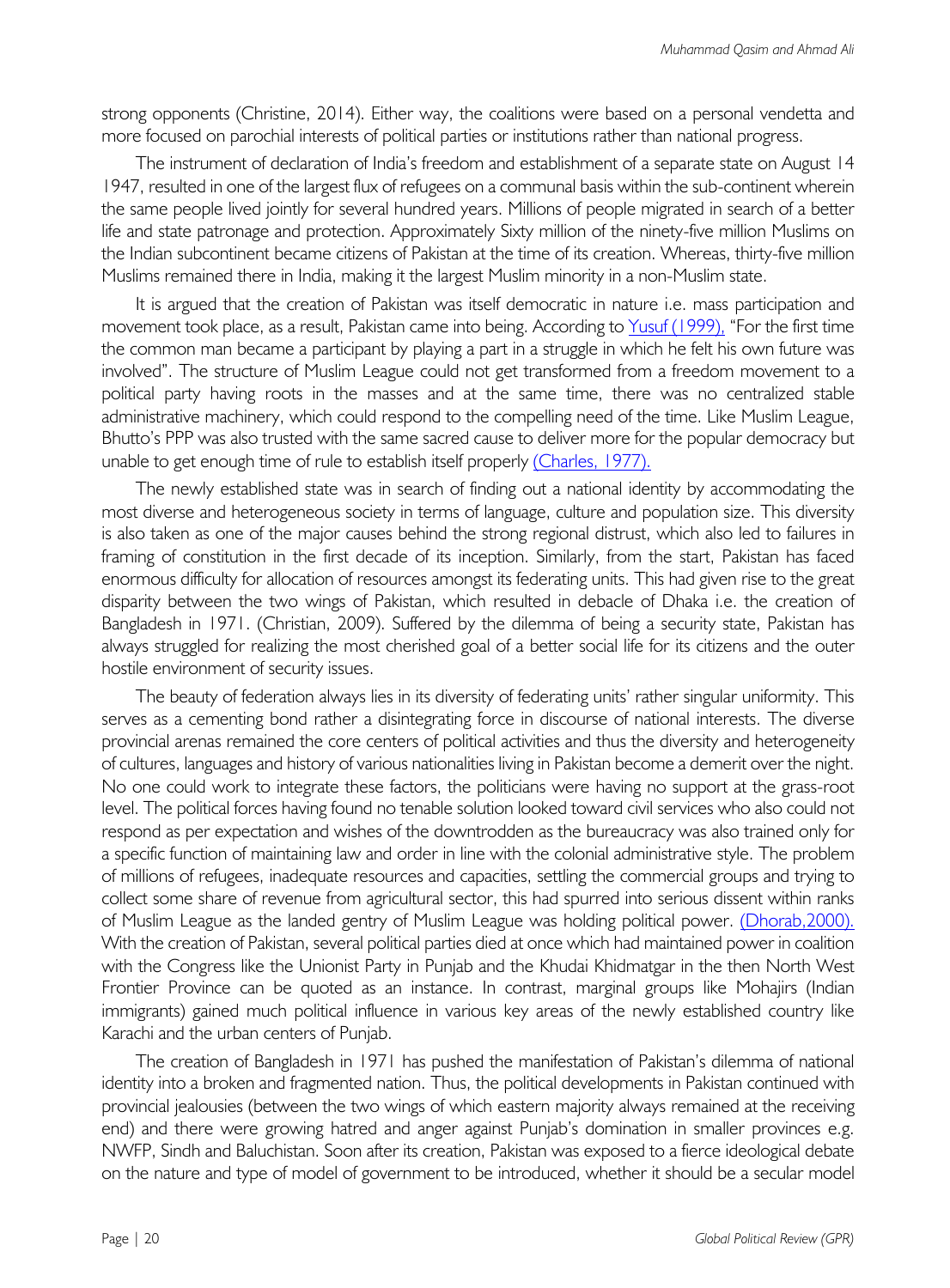or an Islamic state as envisaged by the religious leaders of the time. So, such an ideological debate and the vacuum of political leadership enjoying mass support threw Pakistan into the hands of non-elected state actors in the form of civil and military establishment/ apparatus and thus they were able to get a blank cheque of using unbridled power with no mechanism of check and balance (Dr.Safdar,1990).

The era between 1947 to 1973 carries extreme confusion and a prevalent indecisiveness in its nature and politics, the history of coalitions can, therefore, better be discussed in the following three phases;

# **Phase One: Birth of Nationhood (1947-58)**

At the onset of its creation, Pakistan had to face several issues of gigantic magnitude like settlement of refugees, unfair division of financial and military assets, boundary disputes with India and the soaring issue of constitution making for newly established state. Unfortunately, the early demise of Jinnah resulted in a vacuum in leadership and the political leaders of the day could not respond to the call of the day. The leaders were of no caliber par excellence, having a myopic vision and more focused on their personal gains in the politics. Thus, such type of representative government cannot be a panacea for the problems confronting Pakistan in its formative phase." Soon after independence, the Muslim league had nothing inspiring to deliver for the welfare of the state. Rather the Muslim League favored the absence of elections because they thought it dysfunctional for the political system of Pakistan. It was just because of their weak political base and fulfillment of their personal political desires to gain strong positions in government without holding elections. On the other hand, the role of opposition parties was strongly discouraged by the Muslim League. They had zero tolerance for the emerging political parties to criticize the policies of the Muslim League. Such criticism was deliberately marked as opposition to the survival of Pakistan. The first Prime Minister of Pakistan Mr. Liaqat Ali Khan was of the view that those people who are forming new political parties against the Muslim League are disloyal to the state and doing injustice to the best interests of the people. It is imperative to get this party strengthened and other parties resulting into massive mushroom growth must be checked otherwise, I fear that Pakistan may not survive". The process of framing of constitution for the newly established state was getting delayed due to several factors like what should be the role of Islam in Pakistan, what should be the national language, what should be the formula for distribution of state functions between Centre and provinces (Khalid, 1988). This meant that the evolution of strong political parties to run the state's affairs was stopped. As a consequence, various types of coalitions were made to ensure the political survival of the stakeholders not the state at all.

In order to be able to perform routine day-to-day administrative affairs of the state, there was a serious shortage of human resources especially the situation was worst in East Pakistan, resultantly most of the high portfolios were assigned to the officers hailing from West Pakistan.

The cementing force for integration and national unity was the persona of Mr. Jinnah the most revered Quaid e Azam of the Pakistani nation. The other person who could get them together was Mr Liaqat Ali khan commonly regarded as Qauid e Millat. With the death of Jinnah in September 1948, The Prime Minister was holding all the powers exercised by Jinnah, the first Governor General of Pakistan. With both Jinnah and Liaqat passed away, Pakistan was pushed to an era of instability deteriorated further by the fire of provincialism in both wings. This was the reason, which gave a free chance to the civil and military bureaucracy to shape the future forecast of social and political culture of newly established state. The organizational weaknesses of Muslim League paved the way for civil and military elite to dominate and flourish in the state machinery. As Ayesha Jalal argues "some seven years before the first military takeover, the political power had slipped off the rails".

The mutual suspicions of the politicians resulted in their inability to provide a stable government. The first constituent Assembly was not productive rather it was a weak political forum to stand for national unity as most often voices for active Provincialism were raised in daily deliberations (Hamid,2001). The leaders of smaller provinces frequently argued fear of Punjab domination and its monopoly over the smaller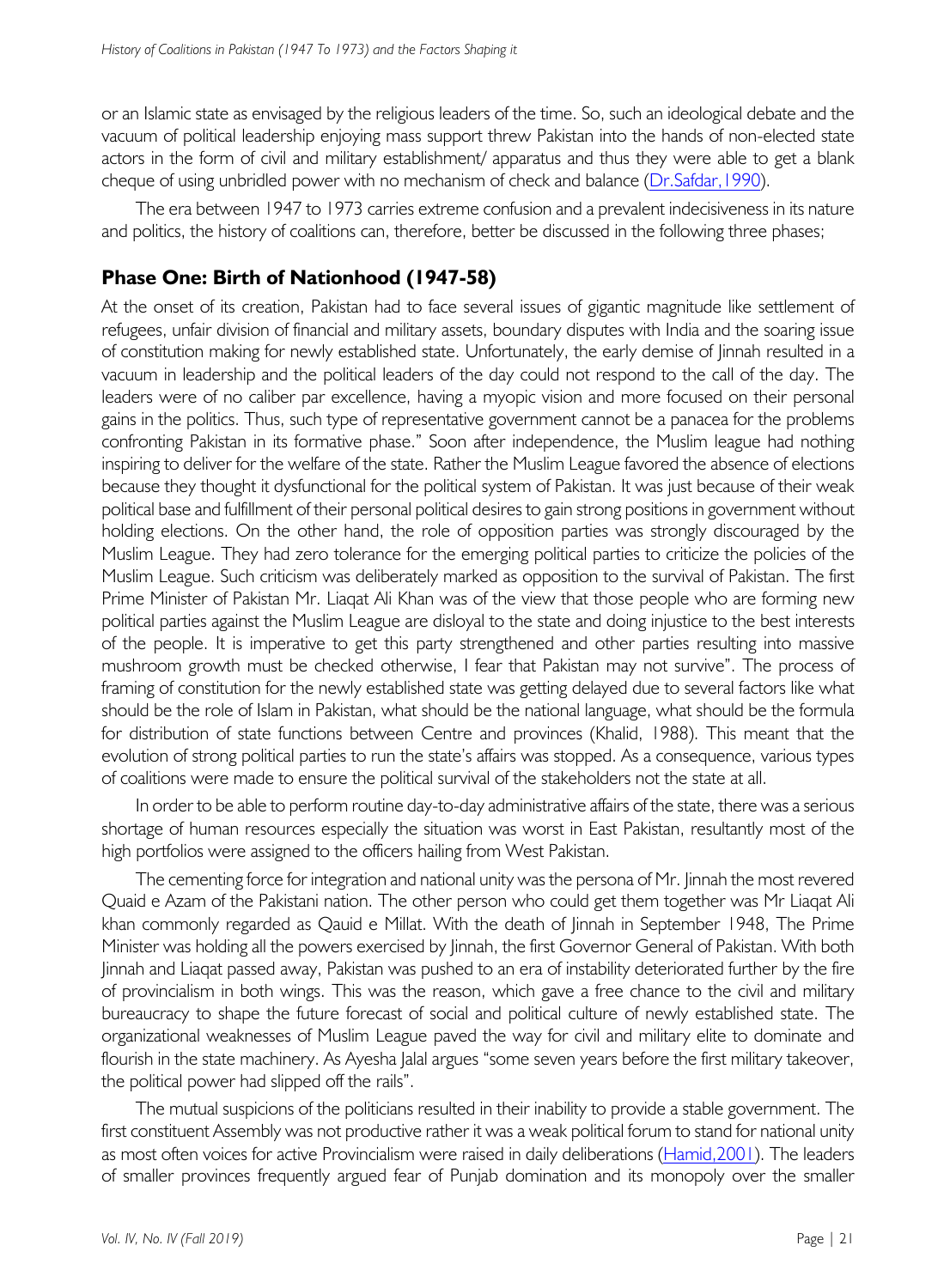provinces. The first Constituent Assembly was ineffective to the extent that it took almost nine years to produce a draft constitution. Despite passing the Objective Resolution in 1949, its intended aim to draft a consensual constitution was not achieved. The process of constitution-making lost its worth to the complicated political games of various parties/stakeholders. This has given birth to baseless and destructive coalitions witnessed in first as well as second constituent assembly formation.

Liaquat Ali Khan was assassinated in broad daylight in October 1951 and Khwaja Nazimuddin stepped in as new Prime Minister of Pakistan whereas Mr. Ghulam Mohammad, a retired civil servant becomes new Governor General of Pakistan. The new Governor was soon uncomfortable with Prime Minister as he could not handle Bengali's agitation with a strong fist and thus elites of West Pakistan were doubting him unable to ensure national integration and may cause a serious threat to Pakistan. Stricken by the same dissatisfaction and a lure for more powers, the Governor General resorted to unbridled vice-regal powers by dismissing him and martial law, first ever martial law was declared in Punjab in 1953 in order to settle down anti-Ahmadiyyah riots in Lahore. A.K Fazlul Haque's government was dismissed on the charges for being pro-communist and pro-Indian leanings just after a month being in the office. The level of distrust was to such an extent that Governor's rule was lifted on the same day when general elections were held. A.K Fazlul Haque's Krishak Sramik Party (KSP) came in support of Bogra (to be at the center) just because of their antagonism with Hussain Shaheed Suhrawardy (Hassan, 2009). Eventually, the League-Krishak Sramik coalition at the center enabled the United Front (minus Awami League) to run the government at center in Dhaka under Abu Husain Sarkar.

Although Fazlul Haque became the Governor of East Pakistan, he remained unsuccessful to sustain Abu Hussain Sarkar in office. At the end of August 1956, he was forced to leave the office of Prime Minister. This paved the way for Ata Ur Rahman (of Awami League) to form a government. This harmed the official business of the Constituent Assembly i.e. Mohammad Ali's Muslim League-United Front coalition government was replaced by Awami League-Republican Party coalition led by Suhrawardy. Later on, due to ideological differences between Suhrawardy and Maulana Bhashani, the later succeeded to form a new opposition party with the name "National Awami party" with the wholehearted support of Mian Iftikhar Ud din, Khan Abdul Ghaffar Khan (Bacha Khan), G.M Syed and Abdul Majid Sindhi from West Pakistan. The National Awami Party (NAP) campaigned on a five-point agenda comprising the abolition of One Unit, a neutral foreign policy, early joint electorates, regional autonomy and the implementation of 14 unfulfilled items of the 21-point Manifesto (James, 2009).

This was not the end of the deteriorating political situation; during September-October 1954, there has remained a continuous tug of war between the office of Governor General and the Prime Minister. Bogra tried to curtail the powers of the Governor through Constituent Assembly but the reverse happened. The Governor pre-emptively stroked and Constituent Assembly was dissolved and orders were passed for formation of a new government, the Governor enjoyed the tacit support of the civil service and the invisible hand of the Armed forces. While Bogra, a man with no support base among the masses, remained Prime Minister but without any real politico-administrative powers.

The creation of NAP proved to be a strong blow to the Awami League leaders including Atta Ur Rahman, Abu Hussain Sarkar and H.S. Suhrawardy. The NAP first unseated Atta Ur Rahman by remaining neutral in a vote and then succeeded in bringing down the Sarkar government (Lawrence,2004). With the support of NAP, the Awami League ministry returned to the office in August 1958 but NAP was not willing to go into a coalition with Awami League for government formation.

The  $2<sup>nd</sup>$  Constituent Assembly of Pakistan was different in composition in comparison to the  $1<sup>st</sup>$ Constituent Assembly. The strength of Muslim league was reduced to only 26 members followed by United Front and Awami League having 16 and 13 members respectively. Mr. Abdul Wahab khan from United Front was unanimously elected as Speaker of the Assembly. In East Pakistan, the United Front won the Provincial Assembly elections with an overwhelming victory. Thus this defeat of Muslim League at the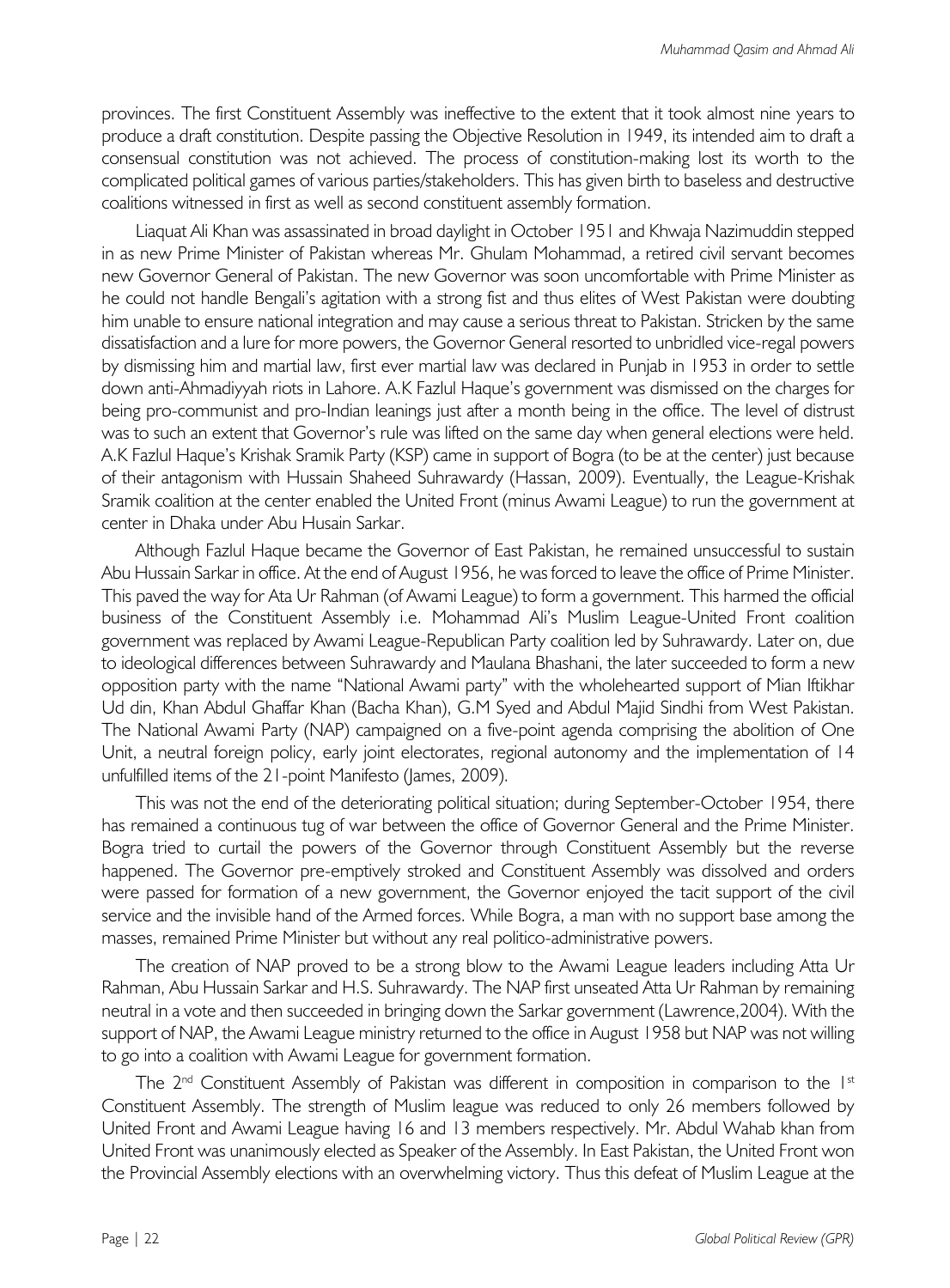hands of United Front was the evidence of the tempo in which Bengalis conveyed their message not to accept Punjab's dominance anymore and voted for provincial autonomy in real terms. This victory surfaced the Bengali politics of provincialism on one hand and the Bengali factionalism on other. Soon the Bengali factionalism surfaced the Bengali Provincialism as a result the United Front fell apart. From 1954 onwards till the eve of Gen. Ayub khan's imposition of martial law in 1958, there was a deep-rooted cleavage between Krishak Sramik and the Awami League over control of power in Dhaka (Martin, 2006).

Hussain Shaheed Suharwardy from Awami League was elected as Prime Minister in September 1956 and he constituted a coalition government. Soon after he arrived in the office, he began to lose support from West Pakistan's power brokers. His efforts to negotiate a greater share of funds allocation on development and urge for provincial autonomy made him less desirable in the power corridors of West Pakistan. On the issue of abrogation of One Unit in West Pakistan for the favor of establishing separate governments in smaller units of Sindh, NWFP and Baluchistan. He also used to openly say that taking vote of confidence from constituent Assembly is the fairway of formulation of the government. President Sikandar Mirza sacked him in 1957, just after thirteen months in the office.

So the first phase of political developments (1947-1958) proved to be a fiasco in terms of the formations and dissolutions of various political coalitions. These coalitions were based on political survival and power bargaining. They were either amongst different political parties or between civil-military bureaucracy and politicians. This era witnessed frequent changes in the office of Prime Minister with a climax in last two years i.e. 1956-1958 thus in three years time four persons including Choudhry Mohammad Ali, Suhrawardy, I.I Chandrigar and Feroz Khan Noon took the oath of the office as Prime Minister. Thus they could not demonstrate their ability to work for the greater cause of the country as their loyalties were easily transformed in various coalitions whether with political parties or the bureaucracy.

Prime Ministers like Suhrawardy and Feroz Khan Noon were inclined towards limiting the power of president and empowering the constituent assembly to make or to dissolve a government rather effected by personal vendetta of the president, it was blatantly opposed by President Iskander Mirza. For all the practical purposes of being on the top in chess of political power, the constitution was abrogated and martial law was imposed on October 07 1958. According to Asghar Khan, it was Commander-in-Chief General Mohammad Ayub Khan who encouraged Mirza for imposition of martial law (Muhammad, 2005). It was his authority that signified the role of military in politics of newly born Pakistan. So the president and the C-in-C in coalition for power-sharing imposed martial law by antagonizing the politicians severely for their inability to control the political affairs of the country effectively.

## **Phase Two: Towards Goal-Orientation (1959-1969)**

President Ayub Khan by reversing the whole scheme went for centralization of powers at federal level. He was expressive in his opinion that these unstable coalitions and a lesser understanding of democratic norms of parliamentary system do not suit Pakistan. He introduced the system of Basic Democracies (BDs) by replacing the parliamentary system and for this purpose he relied upon civil and military establishment which was predominantly from Punjab. This connivance was having full support of influential industrial and landed classes of the society. To him, this BD code will end up with all quarrelling politicians and will produce highly specialized and trained people for better governance. He went to the limits unknown before and disqualified all the seasoned politicians under the Elective Bodies Disqualification Order, (EBDO) in 1959 (Muhammad, 2002).

In the first phase of its political development i.e. from 1947-58, the political parties did not really establish their roots in the masses. It was in the mid 1960's that the political oppositions to Ayub Khan resulted into mass awareness and the opposition parties came to the surface. During the same period Mullahs (religious clergy) and under their own religious parties/groups tried to get maximum representation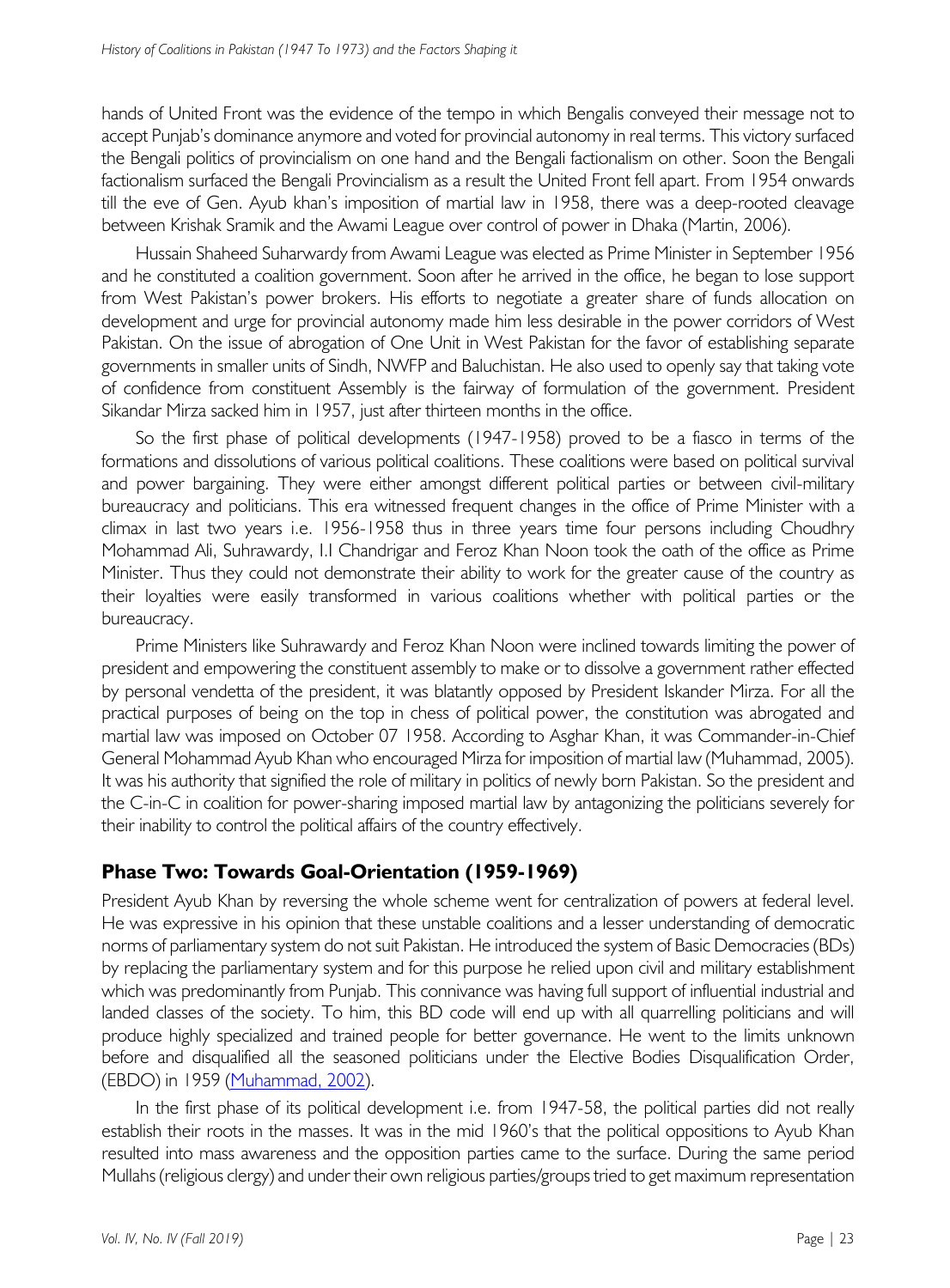of their views. Similarly, as a result of decade long political struggle and as a recipe to counter the oppressive dictatorial rule of Ayub khan, two mainstream political parties i.e. Pakistan People's Party under the chairmanship of Z.A. Bhutto and Awami Muslim League under Sheikh Mujib Ur-Rahman emerged on political scene. These two mainstream political parties were determined to bring about changes to the social, economic, political and historical fabric of Pakistan.

With the help of EBDO (1959), Ayub maneuvered to get rid of the politicians by debarring them from the politics while in 1962 constitution, he also introduced presidential form of government because of being scared of political parties and party-based elections. After the promulgation of 1962 constitution, he allowed some of the political parties to take part in politics but within a restricted domain. To serve better his new political order, he needed to rely on both the civil and military bureaucracy. Despite being the architect of a party-less system, he soon realized the importance of political parties but again to his vested interest i.e. for legitimacy to his rule and running of government affairs. The dictator thus resorted to form his own brand of Muslim League known as "Convention Muslim League" (Paula, 1995).

The political engineering was underway; the process was reviewed and revamped by the able minds of Ayyub regime. Conventional Muslim League came as a recipe to give legitimacy to his rule. First ever Presidential Elections under Ayub's constitution i.e. 1962 constitution were announced. This led all the opposition parties to unite and form an alliance i.e. Combined Opposition Parties (COP). They nominated Miss Fatima Jinnah as the only leader to attract maximum popular attraction against the archaic antagonist of political parties and politicians. Ayub Khan was well aware of the danger of Fatima Jinnah's popularity and the intentions of the opposition alliance. His views about Fatima Jinnah were that "she was the sister of Quaid-e-Azam and she was bound to attract considerable attention for sentimental reasons, if for nothing else. The opposition also knew that after she had served their purpose they could easily get rid of her". The military regime had not left any resource immobilized to get Ayub khan elected and thus Miss Jinnah was defeated by securing 36 percent of votes against 63 percent of Ayub khan votes and thus Ayub khan was declared as winning candidate in 1965 presidential elections. It is often argued that Ayub was able to win this election because of his strong base provided by his favored and loyal Basic Democrats. This was the first ever coalition made against an autocrat to resume the democratic process. But unfortunately, this truly spirited and well-directed coalition failed to deliver unlike the other coalitions formed either to dismantle a democratic government or defend an undemocratic government.

Ayub khan's reliance on civil and military bureaucracy helped him grab more and more power but his policies worsened the existing disparities between east and west wing of the country. This cleavage was further deepened within smaller provinces of West Pakistan and an element of hatred was clearly more visible against Punjab's hegemony (Safdar, 2000). After 1965 war, where distrust and despondency in the minds of eastern Pakistanis were further flourished as they were passing through a serious fear of being "Left alone during the war". The regional disparity and accumulation of wealth in the hands of few families commonly known as 22 families and economic disparity with less representation i.e. (due to economic disparity having 25 percent representation for having 56 percent of the population), further aggravated the situation. Similarly, controlled politics and urban unrest in West Pakistan helped the formation of "Pakistan Democratic Movement/Alliance". This alliance was formed by Awami League Jamaat i Islami Council Muslim League and Nizam-i-Islami in 1967. They demanded the restoration of Parliamentary democracy, holding general elections based on federal structure where central government shall exercise powers only in defense, foreign affairs, trade, communication and currency while the rest will be devolved to the provinces. This alliance forged popular agitation against Ayub and he was left with no choice but to transfer power in 1969.

From 1954 onwards, the military showed their keenness for political power in the country. In 1958, the military actively played a political role to shape the country's political arena. From 1958 onward, Pakistan's military remained the main stakeholder in making, supporting or scraping the political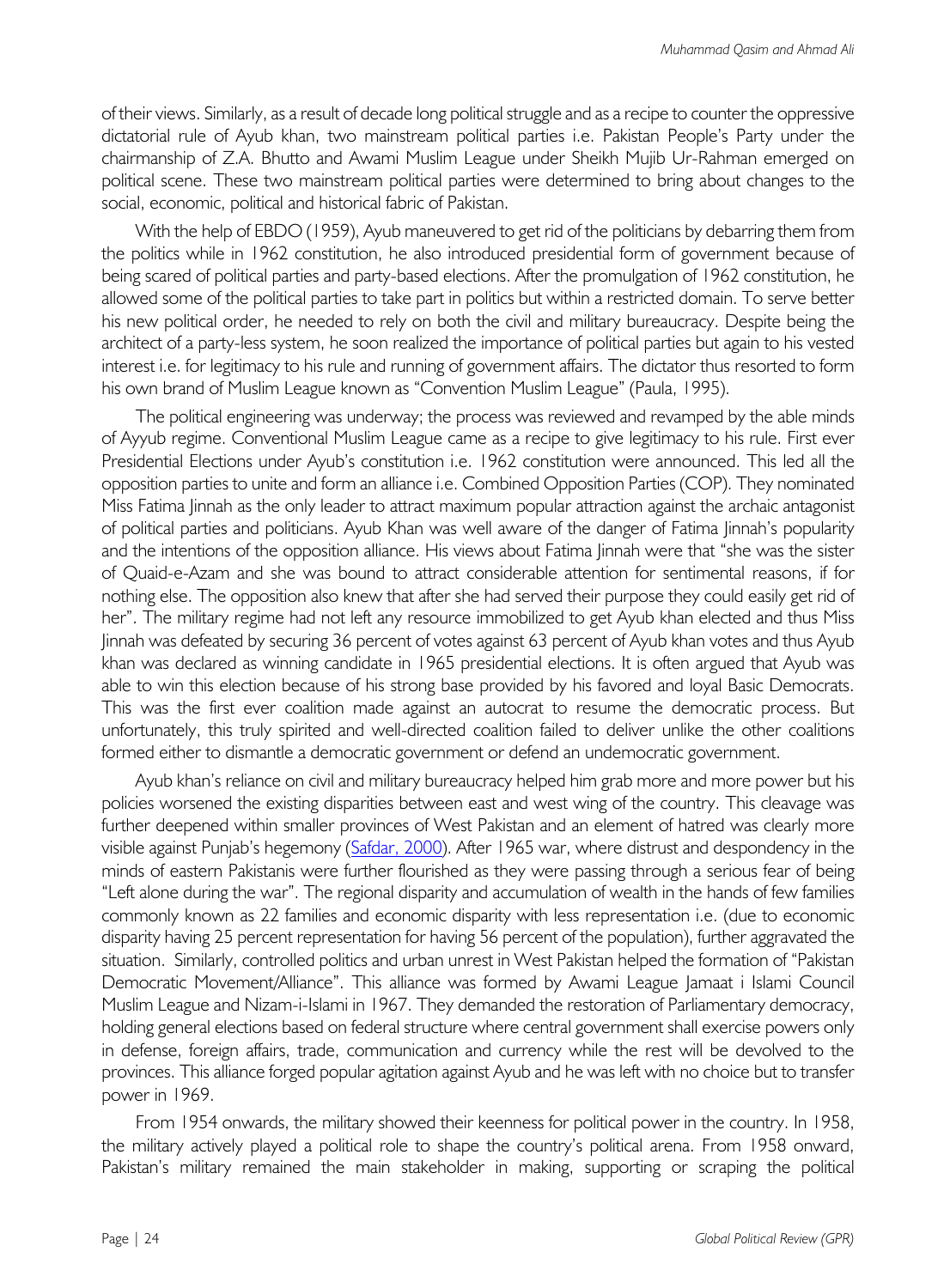governments. Thus, the military gained its strong roots of power and influence during Ayub Khan's regime. Ayesha Siddiqa has conceptualized the term 'MilBus' to explain Pakistan's army increasing political, industrial and commercial power in the country. According to her, the rise of MilBus has led the army to act as a pressure group with its own agenda and motives for intervention in the political process (Vali, 2004). Thus, the formation or dismissal of coalitions/governments is influenced by the army's increasing role in the political process of the country.

# **Phase Three: No Coalition, when Coalition is Essential (1969-1973)**

The stepping down of Ayub Khan paved the way for ascent of General Yahya Khan as Chief Martial Law Administrator (CMLA) having a turbulent tenure of 1969-1971. Out of its twenty-five years of existence, Pakistan has had faced dictatorial rule for thirteen years by that time. Thus, the second military regime emphasized the process of centralization, which had fragmented Pakistani society and politics under the bureaucratic and military tutelage. Like the provincial elections of 1954, the results of 1970s elections also proved that regional aspiration, provincial autonomy and other social and economic conflicts had dominated the political arenas despite the efforts at controlled development as these initiatives did not reflect social acceptability.

In the mid of 1960's, Bhutto and Mujib were the two main political actors; others revolved around these two personalities for political representation and survival. Z. A. Bhutto, Mujib Ur Rahman, Asghar Khan, Maulana Maududi and others have demanded the resignation of Ayub khan. He, therefore, arranged round table conferences to control the instability. But the round table conferences of 1968-69 failed to deliver a mutual agreement on peaceful transfer of power to civilian government duly elected through an electoral process. After the failure of reconciliations and round table conferences, Ayub Khan sought help from the Army but remained unsuccessful as Yahya Khan refused to play second fiddle to the dictator and tried to call shots by himself. Thus, Ayub was forced to step down and Yahya khan took over the charge. He made a solemn promise of holding elections within two years and transferring power to civilians. At this critical juncture of time, political mobilization has been started in both the wings in order to attract their voters. Besides, Yahiya also lifted the restrictions from the political parties imposed by Ayub Khan. He allowed political activities with respect to the upcoming general elections under the Legal Framework Order (LFO).

The Awami League campaigned on its six-point formula propounded by Mujib Ur Rahman. They captured 162 seats out of a total 163 and thus made a clean sweep in its respective area of influence i.e. East Pakistan. In West Pakistan, the Pakistan People's Party led by Zulfiqar Ali Bhutto had a populist platform that defeated the Muslim League and other Islamic parties and emerged as the largest political power. The PPP bagged 81 seats against a total of 138 seats. The prospect of an Awami League's government with two-third majority was a potential threat to politicians in West Pakistan especially Punjabi elite who in conspiracy with the military leadership tried to prevent Mujib Ur Rahman from coming into power.

Election results put Yahya khan in a quandary as all predictions and pre-poll assessments made by Intelligence Bureau and ISI went wrong as he was told that election results would transform into a coalition government, which could easily be handled from the top. Yahya Khan resorted to delay tactics in the transfer of power to elected representatives. He never came clean handed to transfer power to Bhutto or Mujib Ur Rahman. Bhutto had suggested several options including the transfer of power at provincial level in both wings initially. According to him, this was utmost necessary prior to come up with a draft constitution based on mutual consensus. Bhutto proposed in a speech at Karachi "if powers were to be transferred before the framing of the constitution in accordance with the fourth of Mujib's condition, it should be transferred simultaneously to the two majority parties in each wing." This could have provided an opportunity for settlement because all the five provinces would be brought under two major parties working together in a federation. The settlement was persuaded by friendly states to carry out peaceful transfer of power but Yahya khan continued to muck up with the fate and fortune of people of Pakistan.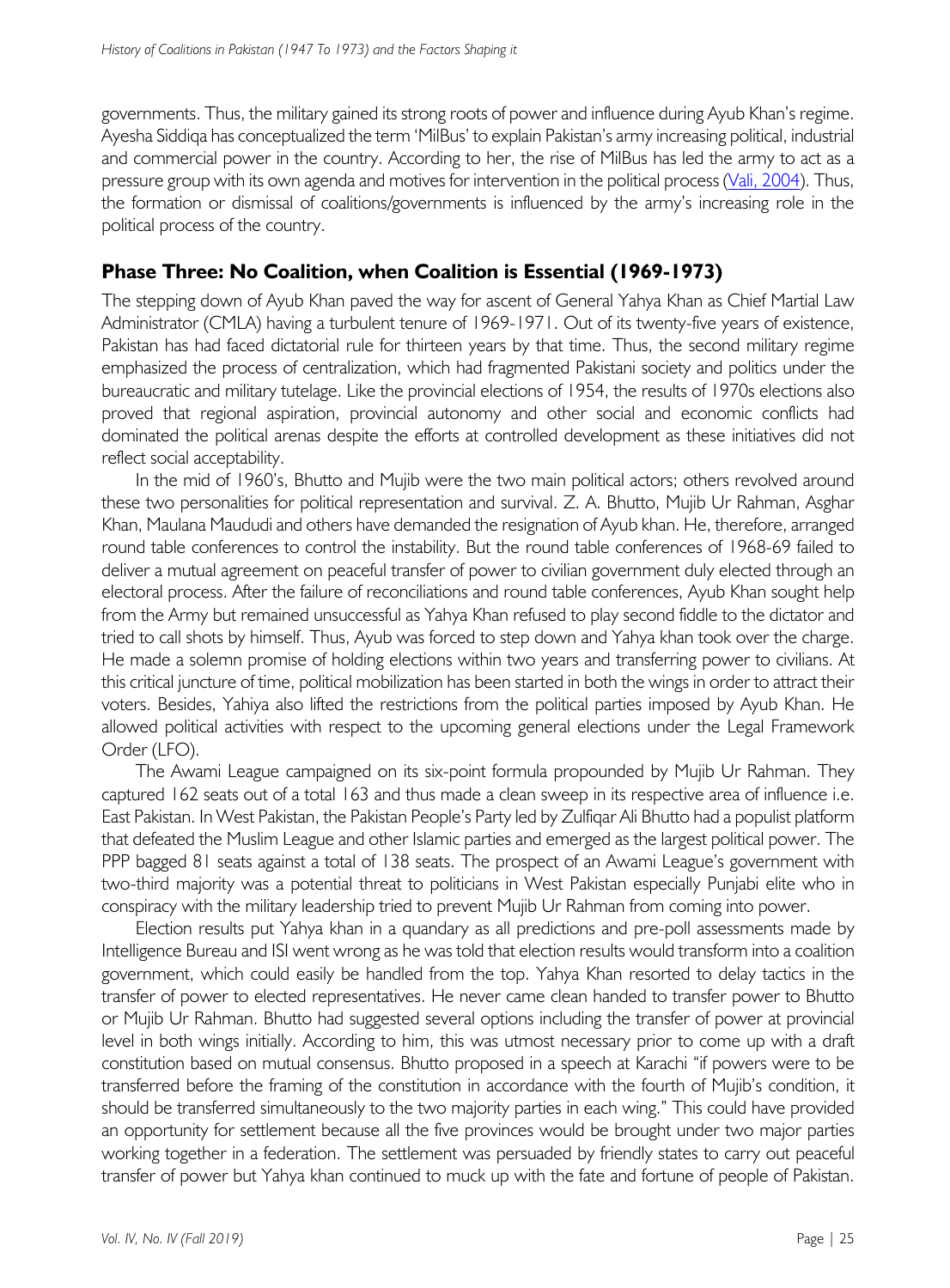The resolutions of the United Nations mostly emphasized on the release of Sheikh Mujib and peaceful transfer of power. On the eve of 17th December 1971, Yahya passed another presidential order to lengthen his rule but the military high command revolted against Yahya this time by inviting Bhutto to assume power.

Like many other political leaders of West Pakistan, Bhutto also had severe reservations regarding Mujib's six-point campaign. Bhutto was conscious to the extent that he advised General Yahya Khan not to allow Mujib to contest election on the basis of six points (Veena, 2005). According to Bhutto, the victory of Mujib would be the failure of Pakistan's unity and nobody would prevent Pakistan from breaking apart. Yahya went with a deaf ear to this advice and the mourning fate of Pakistan was witnessed by the world on 16 December 1971. While taking a holistic view, it can be argued that after 1970 elections, PPP got majority of seats in four out of five federating units of Pakistan while Awami League took majority of seats in one though comprising an overwhelming majority of the total population i.e. East Pakistan out of five federating units. Here the role of coalition was most welcomed but unfortunately, no coalition government was made to end the power struggle and save the integrity of Pakistan as a strong federation.

The fall of Dhaka and disintegration of Pakistan was the worst kind of humiliation and shock; the greatest defeat discredited the super imposed political system launched with no real basis of people choice. The military establishment under awe had left with nothing to offer rather tried to hoodwink and misguide the nation by keeping them ignorant of surrender for a few days after the actual surrender (Victoria, 1997). Yahiya stepped down and handed over the half-broken country to a civilian representative i.e. Z. A Bhutto but that was a very huge price to pay. However, Bhutto's electoral strength was confined to the Punjab and Sind but he lacked it in NWFP and Baluchistan. This weakness was the Achilles heals for Bhutto regime, which was later, exploited by fact distortion and disinformation. In the first two years of his rule, Bhutto came very hard against the military brass and the landlords by offering a lot of compensation to labor class, peasants, urban and rural middle class and educated professionals. His land reforms of 1972 were devised to break up the hold of large landowners in theory but the ground realities were totally different. As Bhutto needed the military high command and the landlords (political base of PPP), therefore going against the military and enactment of 1972 reforms was a political tactic to gain more and more political support. It was evident in the dismissal of Atta Ullah Mangle's government in Baluchistan (1973) by Bhutto, which gave rise to Baloch insurgency for the independence of Balochistan. In order to crush the agitation, Bhutto relied totally on the military by disproving his anti-military stance or agenda. Despite this, he also proved to be ruthless against any political activity of the opposition parties. One of such examples was the banning of the National Awami Party (now Awami National Party) in 1975 with the allegations of anti-state activities. Thus, such political policies and attitude paved a way for the opposition parties to form a strong coalition against the PPP in the coming years (Walter, 2009).

The 1973 constitution provided a larger space for the smaller units of federation. The document could offer the best blueprint for establishing a system based on mutual consent and cohesiveness. Bhutto after presenting a wonderful intellectual work could not implement it fairly. Being the son of his time, Bhutto remained fearful throughout his tenure, fearful of internal conspiracies and external threats and this led him to depend on civil military establishment. He adopted an approach of political oppression instead of resorting to dialogue with the political forces. Thus, despite a temporary loss of face in 1971, the civilmilitary bureaucracy remained the most important pillars of the state structure instead of the people who actually brought Bhutto for a populist rule.

Opposition party leaders approached the army to intervene against their arch political rivals. This provided an avenue to the army to support or form one coalition against the other depending upon suitability of their vested interests (Younas,1995). In 1972, during the Sindhi language disturbances and again in 1973, army was approached by the right wing and Islamist group to intervene and remove Bhutto from the power. It was a clearer call by the Pakistan National Alliance (PNA) to the army for intervention against the PPP government and the enactment of Nizam-e-Mustafa. Gen. K.M Arif justifies army's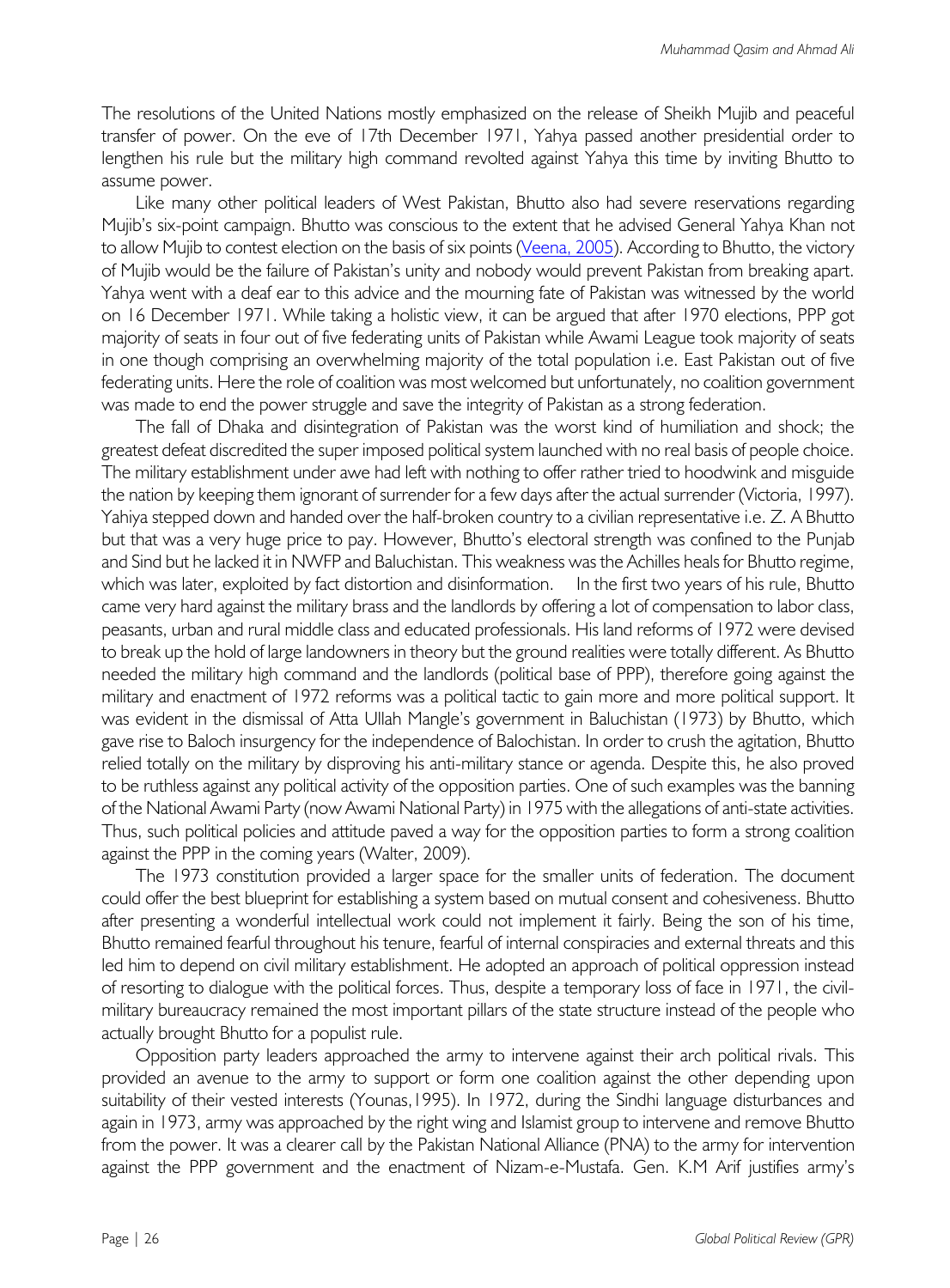intervention because of "the absence of reconciliation, accommodation and tolerance among the quarrelling politicians." The military has been accusing the politicians of corruption and incompetency from the start. This is how they justify their rule but according to Abdul Maali; the politicians were trying to draft a constitution for the country based on a mutual consensus of both the wings. The main architect for dismissal of Prime Minister Khwaja Nazimuddin was the top brass military leadership. According to Mr. Z. A Bhutto; "A sensible compromise on the constitution could have been reached in 1954 between East and West wings but a sick and avaricious Governor General, illegally dissolved the Constituent Assembly, before the draft could be finally approved."

## **Conclusion**

It is very unfortunate to observe that the unending tug of war for political power has put the country to such disillusionment, the country whose creation was foreseen as a model state based on the Islamic principle of equality, brotherhood and social justice. Nearly everyone in power corridors was busy to secure his own share of power.

Pakistan was unfortunate in its first decade because of its being deprived of a strong constitution as well as holding of general elections (Yousaf, 1995). The provincial elections of 1954 resulted in somewhat coalitions within each wing separately. The lack of strong political parties resulted in coalition governments not much sustainable, misused for other purposes rather than good governance and political development. "Combined Opposition Parties" alliance in 1965 presidential election was one of such coalition to resist the military rule but failed to deliver just for the reason that it was organized and directed by political forces against military dictatorship. This argument strengthens the hypothesis on the ground that this coalition was not in line with the interests of the military junta commonly known as the Third Force in power corridors. Ayub Khan despite having such a strong alliance in opposition won the 1965 presidential election; massive state apparatus was used but no issue of rigging was brought into considerations (Zulfiqar, 1971) On the other hand, when Pakistan National Alliance (PNA) failed to defeat the single party in power i.e. PPP; Bhutto was held responsible for winning the election through rigging. The former coalition was against the interests of the Third Force whereas the later one was organized and facilitated by the same group aiming at political power.